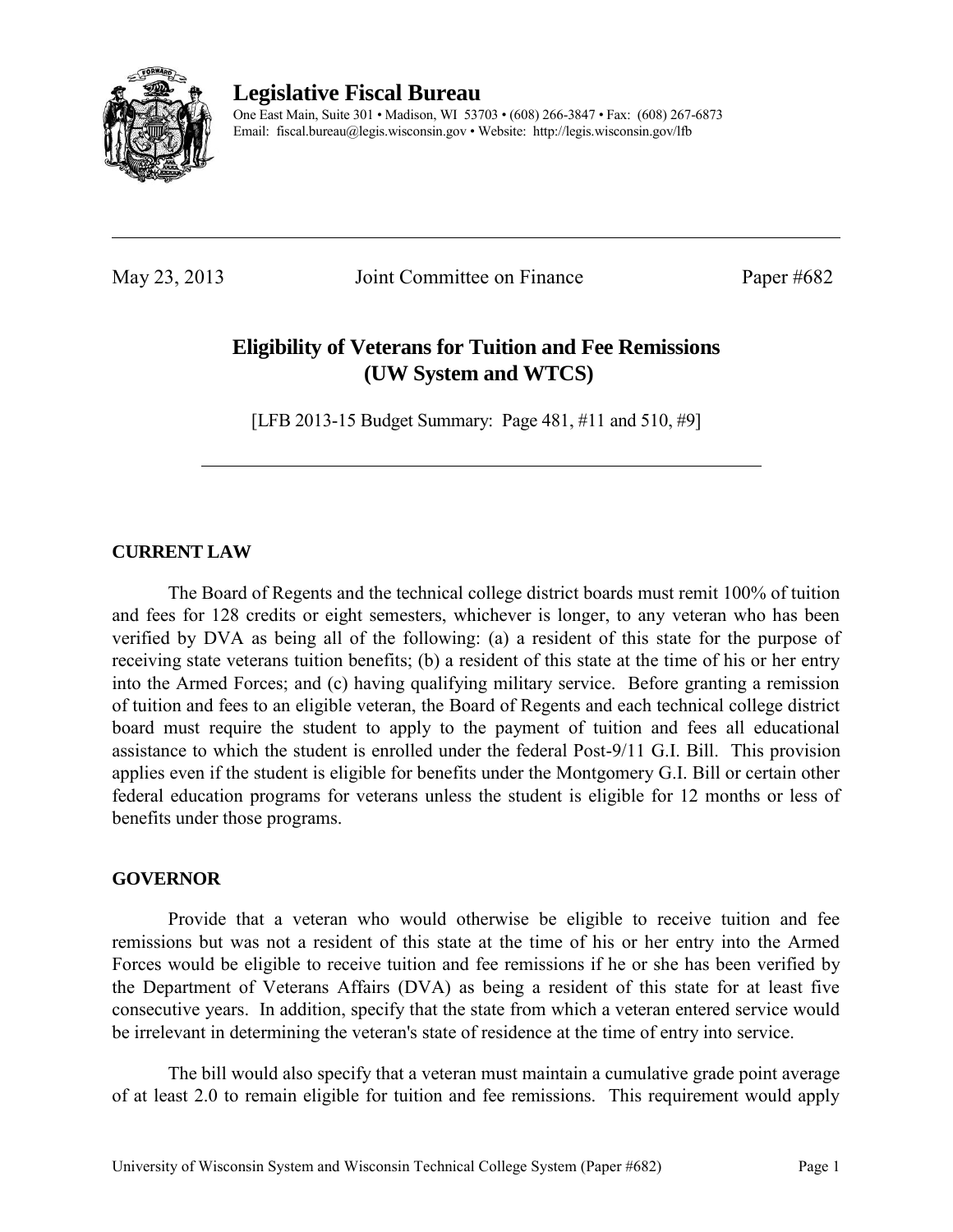beginning in the first semester after the effective date of the bill.

## **DISCUSSION POINTS**

1. The 2005-07 biennial budget (Act 25) required the Board of Regents and each technical college district board to remit 50% of tuition and fees to veterans meeting certain conditions. Under 2005 Act 468, the amount of tuition and fees remitted to veterans was increased from 50% to 100%. The 2009-11 biennial budget (Act 28) made a number of changes to the veterans remissions statutes to reflect the creation of the Post-9/11 G.I. Bill program and to allow UW institutions and the technical colleges to capture the federal funds available under that program. Under 2009 Act 28, veterans who are eligible for benefits under the Post-9/11 G.I. Bill must use those benefits before accessing state tuition and fee remissions. This provision applies even if the student is eligible for benefits under other federal education programs for veterans unless the student is eligible for 12 months or less of benefits under those programs. To compensate students who may have received greater benefits under a different veterans' education program, HEAB reimburses students for any difference in payments under the Post-9/11 G.I. Bill and other programs.

2. Tables 1 and 2 show the number of veterans receiving tuition and fee remissions, the value of those remissions, and the amount of HEAB reimbursements to veterans at UW institutions and technical colleges, respectively, in each year from 2005-06 to 2011-12. Both tables show a reduction in the number of veterans receiving remissions and the value of those remissions beginning in 2009-10. This is due to the implementation of the federal Post-9/11 G.I. Bill and the 2009 Act 28 requirement that veterans use benefits provided under that program before accessing state veterans tuition and fee remissions. In 2011-12, veterans enrolled at UW institutions and Wisconsin technical colleges received tuition assistance totaling \$16.6 million and \$4.9 million, respectively, under the federal Post-9/11 G.I. Bill. State remissions and federal tuition assistance for veterans totaled \$35.1 million in that year compared to \$20.9 million in 2008-09.

## **TABLE 1**

## **UW System: Number of Veterans Receiving Tuition and Fee Remissions and the Value of Those Remissions and Supplement Payments 2005-06 to 2011-12**

|         | Number of<br>Veterans<br>Receiving<br>Remissions | Value of<br>Remissions<br>to Veterans | <b>HEAB</b><br>Reimbursements<br>to Veterans | Remissions<br>Plus HEAB<br>Reimbursements |
|---------|--------------------------------------------------|---------------------------------------|----------------------------------------------|-------------------------------------------|
|         |                                                  |                                       |                                              |                                           |
| 2005-06 | 1,210                                            | \$2,885,591                           | NA                                           | \$2,885,591                               |
| 2006-07 | 1,698                                            | 4,711,641                             | NA                                           | 4,711,641                                 |
| 2007-08 | 2,329                                            | 13,115,459                            | NA                                           | 13,115,459                                |
| 2008-09 | 2,545                                            | 16,043,324                            | <b>NA</b>                                    | 16,043,324                                |
| 2009-10 | 2,493                                            | 12,623,074                            | \$576,885                                    | 13,199,959                                |
| 2010-11 | 2,209                                            | 9,161,594                             | 1,920,347                                    | 11,081,941                                |
| 2011-12 | 1,913                                            | 8,053,426                             | 1,780,871                                    | 9,834,297                                 |
|         |                                                  |                                       |                                              |                                           |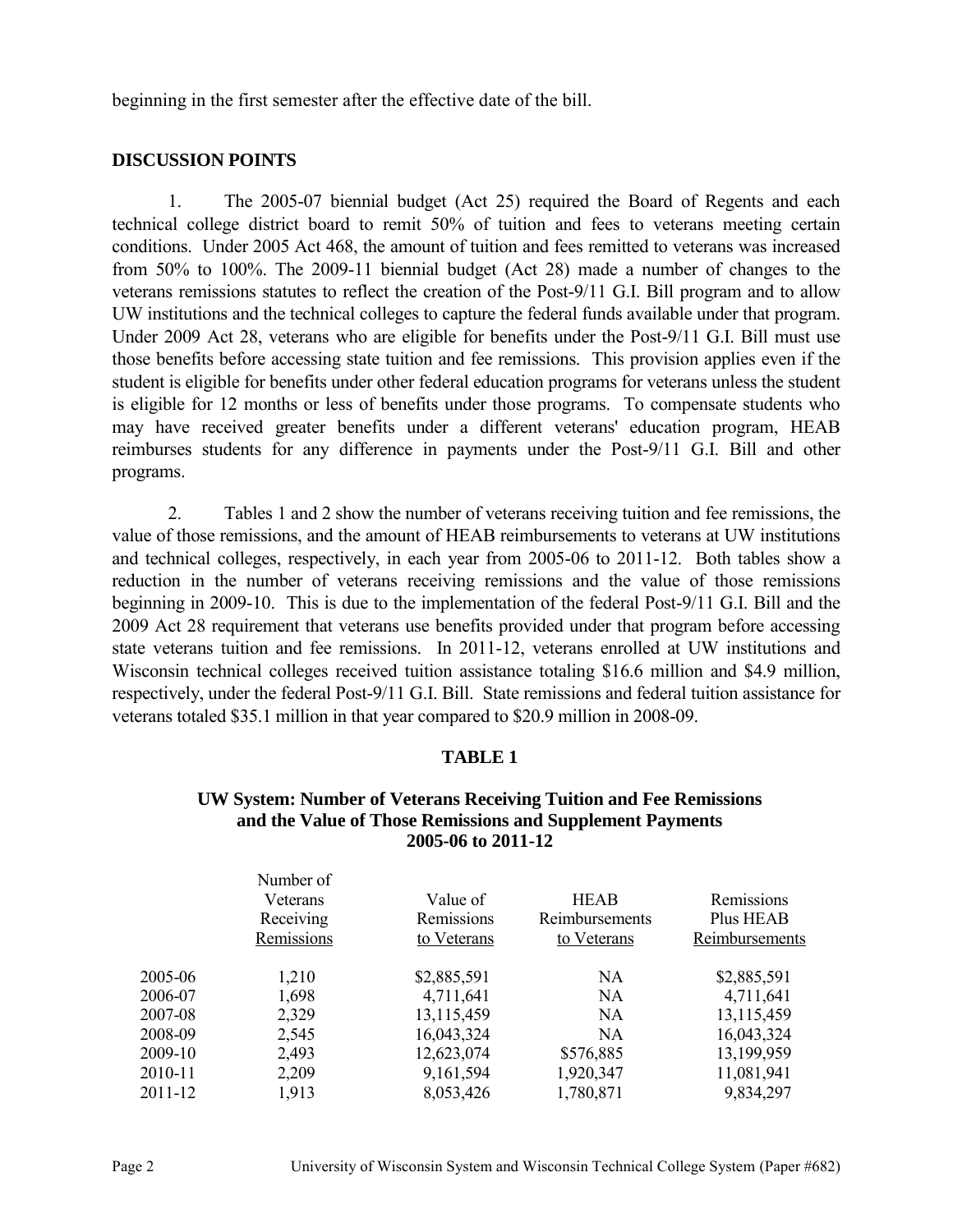## **TABLE 2**

## **WTCS: Number of Veterans Receiving Tuition and Fee Remissions and the Value of Those Remissions and Supplement Payments 2005-06 to 2011-12**

|         | Number of<br>Veterans<br>Receiving<br>Remissions | Value of<br>Remissions<br>to Veterans | <b>HEAB</b><br>Reimbursements<br>to Veterans | Remissions<br>Plus HEAB<br>Reimbursements |
|---------|--------------------------------------------------|---------------------------------------|----------------------------------------------|-------------------------------------------|
| 2005-06 | 791                                              | \$262,950                             | <b>NA</b>                                    | \$262,950                                 |
| 2006-07 | 1,589                                            | 547,900                               | <b>NA</b>                                    | 547,900                                   |
| 2007-08 | 2,461                                            | 3,987,986                             | <b>NA</b>                                    | 3,987,986                                 |
| 2008-09 | 2,872                                            | 4,839,655                             | <b>NA</b>                                    | 4,839,655                                 |
| 2009-10 | 2,845                                            | 4,317,248                             | \$488,101                                    | 4,805,349                                 |
| 2010-11 | 2,271                                            | 2,822,903                             | 1,095,131                                    | 3,918,034                                 |
| 2011-12 | 2,055                                            | 2,638,147                             | 1,134,701                                    | 3,772,848                                 |
|         |                                                  |                                       |                                              |                                           |

3. Beginning in 2007-08, funding has been provided in an appropriation under the Higher Educational Aids Board (HEAB) to reimburse the Board of Regents and the technical college district boards for remissions granted to veterans and the children and spouses of deceased or disabled veterans. (Tuition and fee remissions for children and spouses are discussed in Paper #683.) The 2007-09 biennial budget provided \$5,013,700 GPR in 2007-08 and \$6,562,300 GPR in 2008-09 for this purpose. Under 2009 Act 28, this amount was reduced to \$6,496,700 GPR annually. The Governor's budget would maintain funding for reimbursements at that level in each year of the biennium.

4. The funding provided under HEAB has been insufficient to fully reimburse the Board of Regents and the technical college district boards for remissions granted and, beginning in 2009-10, reimbursement payments made to students in each year that the funding has been provided. As a result, HEAB has prorated its payments to the Board of Regents and the technical college district boards. In 2011-12, HEAB reimbursed the Board of Regents and the technical college district boards for 100% of reimbursements provided to students and 17.5% of tuition and fees remissions provided to veterans.

5. The Board of Regents increased tuition by an amount sufficient to generate \$20 million in 2008-09 and 2009-10 to offset the remaining forgone tuition revenue due to tuition and fee remissions granted to veterans and the children and spouses of deceased and disabled veterans. The amount of tuition revenue generated for this purpose has exceeded actual tuition remissions and reimbursement payments to students, less the amount of remissions reimbursed by HEAB, at UW institutions in each year since 2008-09. In 2011-12, net tuition remissions veterans and the children and spouses of veterans were \$13.4 million, or \$6.6 million less than the tuition revenue generated to offset this forgone revenue.

6. The Wisconsin Technical College System (WTCS) Board has not specifically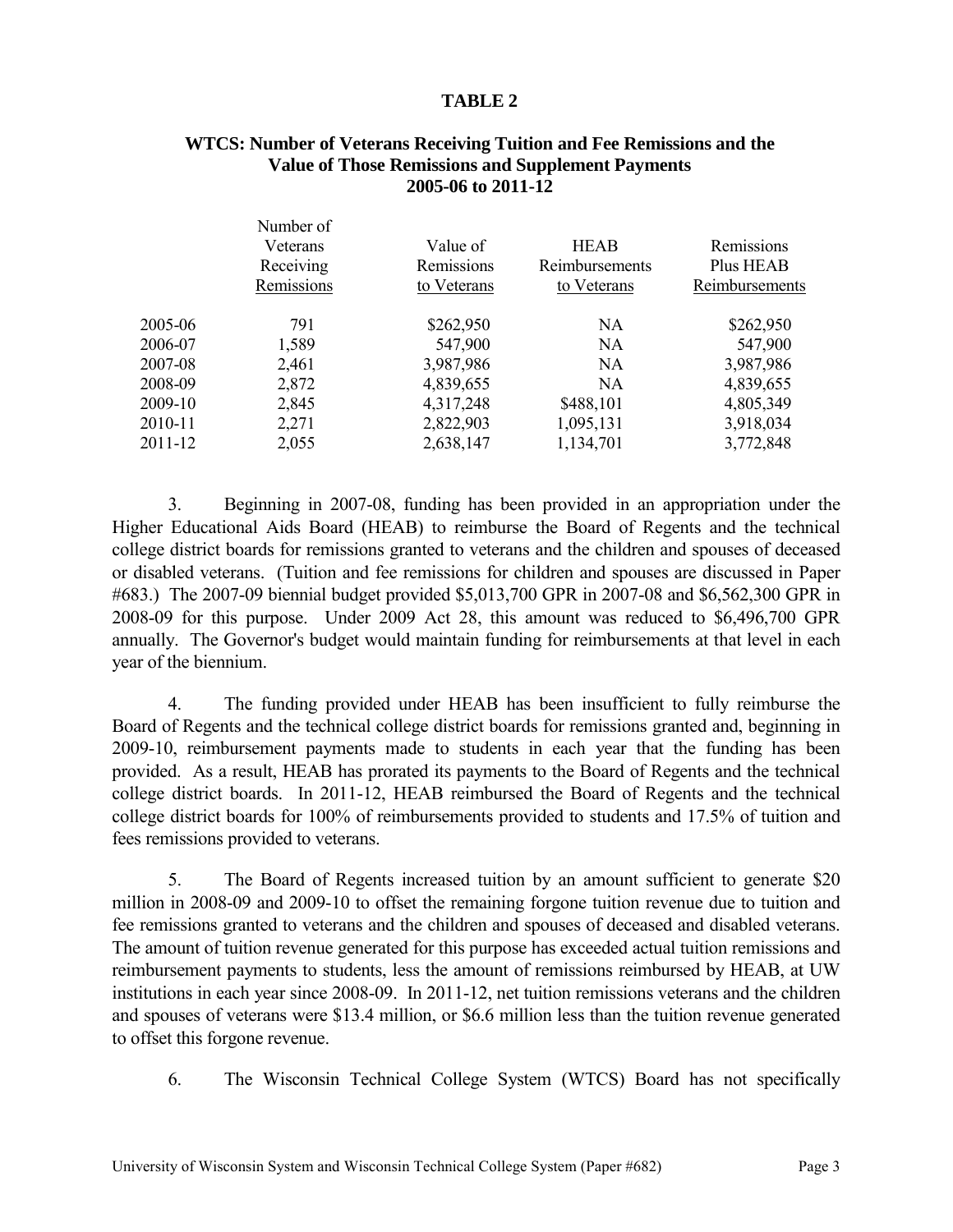increased tuition and fees charged to other students to offset tuition and fee remissions provided to veterans, children, and spouses. Instead, the technical colleges have absorbed these costs within their base budgets. As technical colleges are funded with a combination of state GPR, local property taxes, and student tuition, tuition and fee remissions granted to veterans, children, and spouses have been funded with these revenues.

7. Under current law, only veterans who were Wisconsin residents at the time of entry into service are eligible for tuition and fee remissions. Under the bill, a veteran would be eligible for tuition and fee remissions if he or she has been verified by the Department of Veterans Affairs (DVA) as being a resident of this state for at least five consecutive years. This would have the effect of increasing the number of veterans who would be eligible for state tuition and fee remissions. The precise number of veterans who were not Wisconsin residents at the time they entered service but have lived in the state for five consecutive years is unknown. However, data from the U.S. Census Bureau's American Community Survey shows that that 68.8% of veterans living in Wisconsin were born in the state. Although some veterans who were born in Wisconsin may have been residents of other states at the time of entry into service and some veterans who were not born in Wisconsin may have been state residents at the time of entry, the figures could reasonably be used as a best estimate of the proportion of Wisconsin veterans who were state residents at the time of entry. This estimate is also consistent with two analyses performed by DVA staff using data provided on Department of Defense and DVA forms. The analysis of the Department of Defense data showed that 40% of veterans living in Wisconsin may not have entered service from this state, while the analysis of the DVA data showed that 19% of veterans living in Wisconsin may not have entered service from this state.

8. Based on this data, it is estimated that the value of remissions to veterans who were not state residents at the time of entry into service but who have lived in Wisconsin for five consecutive years could total \$5.1 million annually (\$3.8 million at UW institutions and \$1.3 million at the technical colleges). The Governor's budget does not provide any additional funding in the HEAB appropriation to reimburse the Board of Regents and the technical college district boards for this increase in forgone tuition revenues.

9. Unlike expanding eligibility for the children and spouses of deceased and disabled veterans (discussed in Paper #683), it is not anticipated that a significant number of veterans would relocate to this state specifically to receive tuition and fee remissions. Most younger veterans are already eligible for generous education benefits under the federal Post-9/11 G.I. Bill and therefore would most likely not be motivated to establish residency in Wisconsin in order to receive tuition and fees remissions. Older veterans and veterans who are not eligible for full benefits under the Post-9/11 G.I. Bill would likely be unwilling to delay their education for five years in order to meet the criteria for eligibility.

10. The Governor's budget would also require veterans to maintain a cumulative grade point average (GPA) of at least 2.0 (the equivalent of a C average) to remain eligible for tuition and fee remissions. This change would make the state remission program more consistent with the state veterans education program under DVA, which currently requires the student to maintain a GPA of 2.0, and the Post-9/11 G.I. Bill, which requires a student to make "satisfactory academic progress"